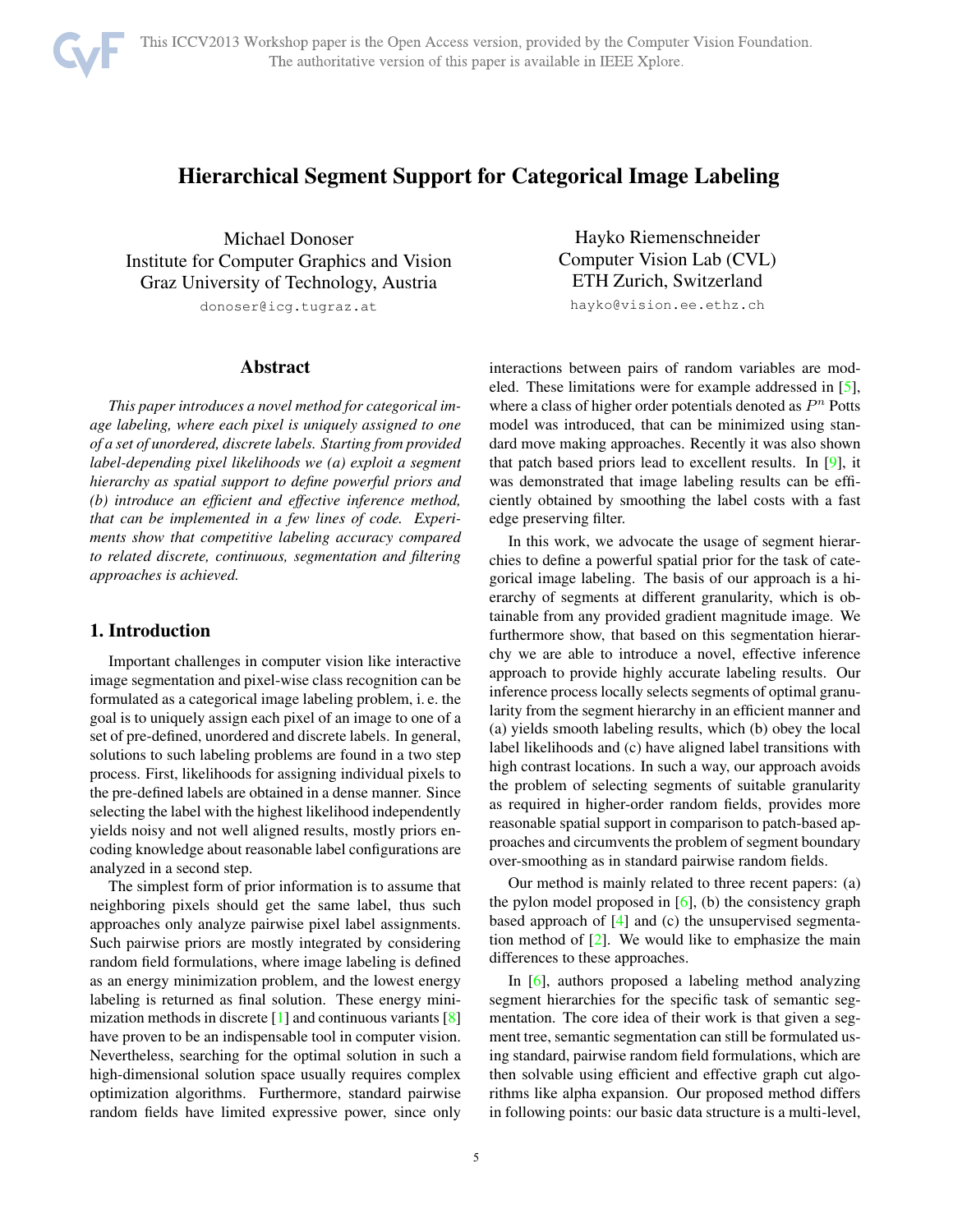multi-granularity hierarchy instead of an unbalanced segmentation tree built by agglomerative clustering. Additionally, instead of applying multi-label graph cuts to infer a solution, we propose to use a parameter-free, graph theoretical approach denoted as Maximum Weight Independent Set (MWIS) for inference, which is implementable in a few lines of code. Therefore, we do not require any additional solver like alpha expansion.

In [4] a large pool of different figure-ground segmentations of the image is used to build a so-called consistency graph. A set of valid segment compositions (tilings) are then found as maximal cliques in the consistency graph. These tilings may induce residual regions, that have to be handled separately. Labeling is independently done for each tiling candidate using belief propagation, and the labeling with the highest probability is finally selected. Our proposed method again differs in several points: first, while [4] generates several, unrelated tilings, we define a segment hierarchy, which avoids required parametrization for obtaining segments at different granularity. Second, in [4], each tiling candidate has to be labeled independently, whereas we propose a joint segmentation and labeling approach. Third, in contrast to [4] our hierarchical segment tree guarantees that all pixels are labeled, avoiding the required cumbersome handling of residual regions. Finally, our inference can be coded in a few lines of code, again avoiding the need of an additional solver like Belief propagation.

In  $[2]$ , the problem of unsupervised segmentation was addressed using a similar inference process as in our method. Core idea is to select the optimal subset from a large pool of segmentation candidates by applying a Maximum Weight Independent Set (MWIS) algorithm. Since the returned segments may not be able to cover the entire image again some kind of post-processing is required. Our proposed method first differs in the application, since we address image labeling and not unsupervised segmentation, which leads to different formulations for the unary and pairwise terms. Second, in contrast to [2], our MWIS step is based on a hierarchical data structure that guarantees complete covering of the image, and in such a way we do not require any cumbersome post-processing.

## 2. Method

Our method solves a Maximum a Posteriori assignment problem analyzing cliques of random variables, similar to the wide-spread random field formulations. Our cliques are defined within a hierarchical data structure representing segmentation results at different granularity, as it is described in Section 2.1. Section 2.2 then defines our Maximum a Posteriori labeling problem and introduces our novel inference method based on solving a Maximum Weight Independent Set (MWIS) problem.

### 2.1. Segment Hierarchy

The first step of our proposed image labeling method is to build a hierarchical segment data structure based on the edge features that are used to define the contrast sensitive Potts models in pairwise random fields. We assume that the edge features are provided in terms of a gradient magnitude image  $\nabla I$ . We accomplish this step by building a graph structure that is based on the well-known data structure denoted as component tree.

Let  $X \in \mathbb{R}$  be the domain on which the gradient magnitude image  $\nabla I : X \to [0, 1]$  is defined. The domain range is equally split into  $D$  increasing values that define the evolution space  $t_1, t_2, \ldots t_D$  with  $t_d \in [0, 1]$  and  $t_d < t_{d+1}$ , where  $t_d$  is a threshold variable. For every value  $t_d$  we can define a so-called cross-section  $F_{t_d}$  of  $\nabla I$  by

$$
F_{t_d} = \{ i \in \mathcal{V} \mid \nabla I \left( i \right) \le t_d \},\tag{1}
$$

i. e. each cross section contains the pixels having a gradient magnitude value below the corresponding threshold value. We then identify all connected components  $C_s^{t_d}$  of<br>the cross-sections  $F_s$ , which represent segments in the imthe cross-sections  $F_{t_d}$ , which represent segments in the image enclosed by gradient magnitude values that are higher or equal as the corresponding  $t_d$  value. These connected components (segments)  $C_s^{t_d}$  constitute the basis of our seg-<br>ment bierarchy, where each segment becomes a single node ment hierarchy, where each segment becomes a single node of the tree. By increasing the value  $t_d$ , the segments can only become larger, and therefore a segment at level  $t_d$  is always entirely included in a single segment at level  $t_{d+1}$ , which defines unique inclusion relationships between the nodes. Observing the evolution of the individual segments from the leaf nodes to the root node of the tree, we see components appear (in the leaves) and merge (within the tree), until we obtain a single segment consisting of the entire image in the root node. In such a way we define a hierarchical segment tree representation containing segmentations of different granularity, down from the root node (entire image) to the leaf nodes, which represent some kind of superpixels. Furthermore, each level of the tree corresponds to one of the cross-sections  $F_{t_d}$ .

The obtained tree is now extended with additional edges to define a unique graph structure  $G$  which is used for the subsequent inference step, that is described in detail in the next section. Our graph  $\mathcal{G} = (\mathcal{V}, \mathcal{E})$  consists of a set of nodes  $V$  and a set of edges  $E$ . The nodes are the obtained segments  $C_s \in V$  (we will skip the threshold value for notational simplicity in the rest of the paper). An edge  $e = (C_s, C_t)$  with  $e \in \mathcal{E}$  connects *any* pair of nodes  $C_s$ and  $C_t$  that overlap each other, i.e. that have a path (not crossing the root node) connecting them within the initial tree structure. Note that in such a way, all overlapping segments are connected, independent of the number of levels between them. We further assume from now on that the number of segments (nodes) within the tree equals S.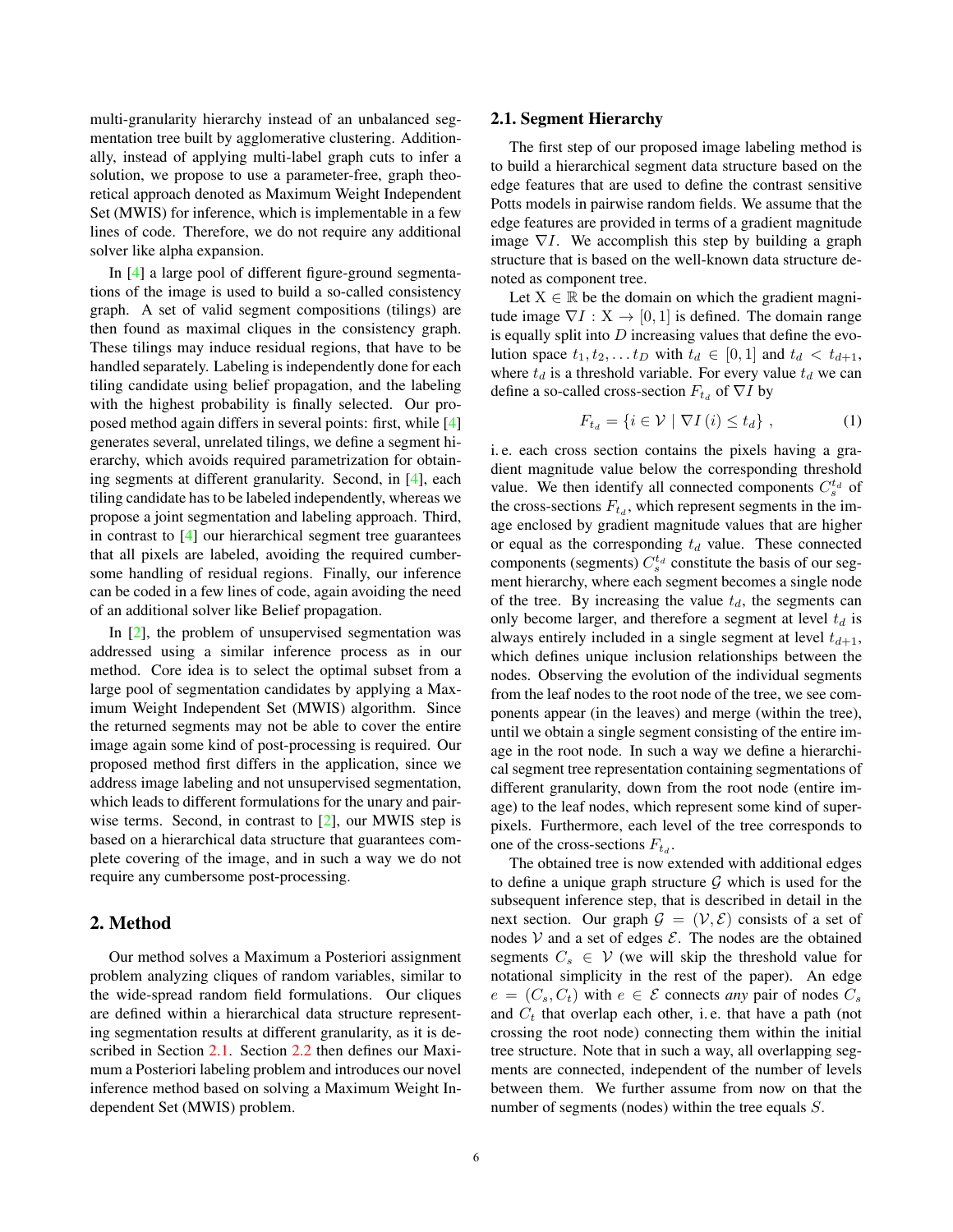#### 2.2. Image Labeling Inference

The segment hierarchy  $\mathcal{G} = (\mathcal{V}, \mathcal{E})$  obtained by the steps described in the previous section now constitutes the basis for our efficient image labeling inference step. We additionally assume that we have given pixel-wise values  $p(x_i)$ , representing the likelihoods for assigning a pixel to a specific label. How to obtain these likelihoods depends on the application, and details on our choices are given in the experiments. Our novel inference strategy aims at assigning each pixel in the image to a unique node of the hierarchy (a segment) by maximizing the decision certainty considering the provided likelihoods. Our overall goal is to select the maximally distinctive set of non-overlapping segments from the hierarchy, that uniquely partitions the image, and in such a way directly defines the final labeling result. We propose to obtain this labeling solution by solving the socalled Maximum Weight Independent Set (MWIS) problem on our graph  $\mathcal{G}$ .

Consider our graph  $\mathcal{G} = (\mathcal{V}, \mathcal{E})$ , with the set V of nodes (segments) and the set  $\mathcal E$  of edges obtained in the way as described in the previous section. Assume further, that each node (segment)  $C_s \in V$  has associated a corresponding cost  $w_{C_s}$ . A subset of V can be represented by a binary vector **, where** *S* **is the overall number of seg**ments in the hierarchy and  $y_i = 1$  if  $y_i$  is in the subset, and  $y_i = 0$  otherwise. A subset y is denoted as *independent set* if no two nodes of **y** are connected by an edge, i. e. ∀ ( $C_s, C_t$ ) ∈  $\mathcal{E}$  |  $y_s + y_t \neq 2$ . A *Maximum Weight Independent Set* (MWIS) is the independent set with the lowest sum over its corresponding node costs.

Similar to standard random fields, this problem can be formulated in a probabilistic manner, which aims at finding the Maximum a Posteriori solution by maximizing

$$
p(\mathbf{y}) = \frac{1}{Z} \prod_{C_s \in \mathcal{V}} \exp(-w_{C_s} y_s) \prod_{(C_s, C_t) \in \mathcal{E}} \mathbf{1}_{(y_s + y_t \neq 2)},
$$
\n(2)

where **1** is an indicator function and  $\mathbf{1}_{(1)} = 1$  and  $\mathbf{1}_{(0)} = 0$ . As can be seen if **y** is not an independent set,  $p(\mathbf{y})$  becomes 0, which guarantees that the finally activated segments  $(y_i = 1)$  are non-overlapping. Thus our sought Maximum Weight Independent Set **y**<sup>∗</sup> can be found by

$$
\mathbf{y}^* = \operatorname*{argmax}_{\mathbf{y}} p(\mathbf{y}) \quad . \tag{3}
$$

We define the costs  $w_{C_s}$  for each segment by considering the underlying certainty of the label assignments within each segment. In a first step we build a pixel-wise uncertainty map  $H(i)$  measuring the entropy of the pixel-wise labeling probabilities  $p(x_i)$  by

$$
H(i) = -\sum_{x_i \in \mathcal{L}} p(x_i) \log p(x_i) , \qquad (4)
$$

where  $i$  is again the index for the pixels in the image. The costs for the segments  $C_s$  are then defined by calculating an entropy weighted average of the pixel log likelihoods within the segment by

$$
w_{C_s} = \sum_{i \in C_s} -\log p(x_i) \ H(i) \ . \tag{5}
$$

In such a way, we get low costs for segments consisting of pixels that all have a high assignment likelihood to the same label, i. e. where the labeling decision is quite certain. We are now able to find an approximate solution of the MAP assignment problem by applying an MWIS algorithm on the defined weighted graph structure  $\mathcal{G} = (\mathcal{V}, \mathcal{E}, w_{C_s})$ . The MWIS algorithm uniquely assigns each pixel to one of a set of non-overlapping segments, i. e. it finds the MAP solution of Equation 2, and by assigning the corresponding MAP label to each segment, we obtain the final labeling result.

Solving the MWIS problem is known to be NP hard, but numerous approximation algorithms exist. We apply one of the simplest, very easy to implement methods: the evolutionary replicator dynamics [11]. Replicator Dynamics can be implemented in a few lines of code in every programming language and variants for efficient optimization in linear time are available [3]. Additionally, these dynamics guarantee to converge to a local maximum.

# 3. Experiments

We evaluate our method for interactive segmentation and make a thorough comparison to related continuous, discrete, filtering- and segmentation based labeling methods. We use the multi-label interactive segmentation benchmark denoted as *IcgBench* [10], which provides seeds and ground truth segmentation results for 262 images. Segmentation quality is evaluated by the so-called dice score [10] which measures the amount of mutual overlap between the analyzed segmentation and the ground truth.

Since we aim at directly demonstrating the contribution of the proposed categorical image labeling method, we used the same label likelihoods (provided by  $[10]$ ) as input to all labeling methods compared. These likelihoods were calculated by a Random Forest classifier evaluated on several color and texture features (see  $[10]$  for more details) and the pairwise potentials were defined be the gradient magnitude estimator of [7]. Table 1 compares the obtained dice scores to the maximum likelihood result (no regularization) and results obtained by related methods  $[10, 1, 9, 6]$ 

As can be seen in Table 1 our method achieves the highest dice score of **<sup>92</sup>**.**78**%. The improved performance (+2.03%) compared to the local filtering method proposed in [9] especially demonstrates the importance of considering the powerful spatial support of image segments compared to the fixed quadratic window support used in [9].